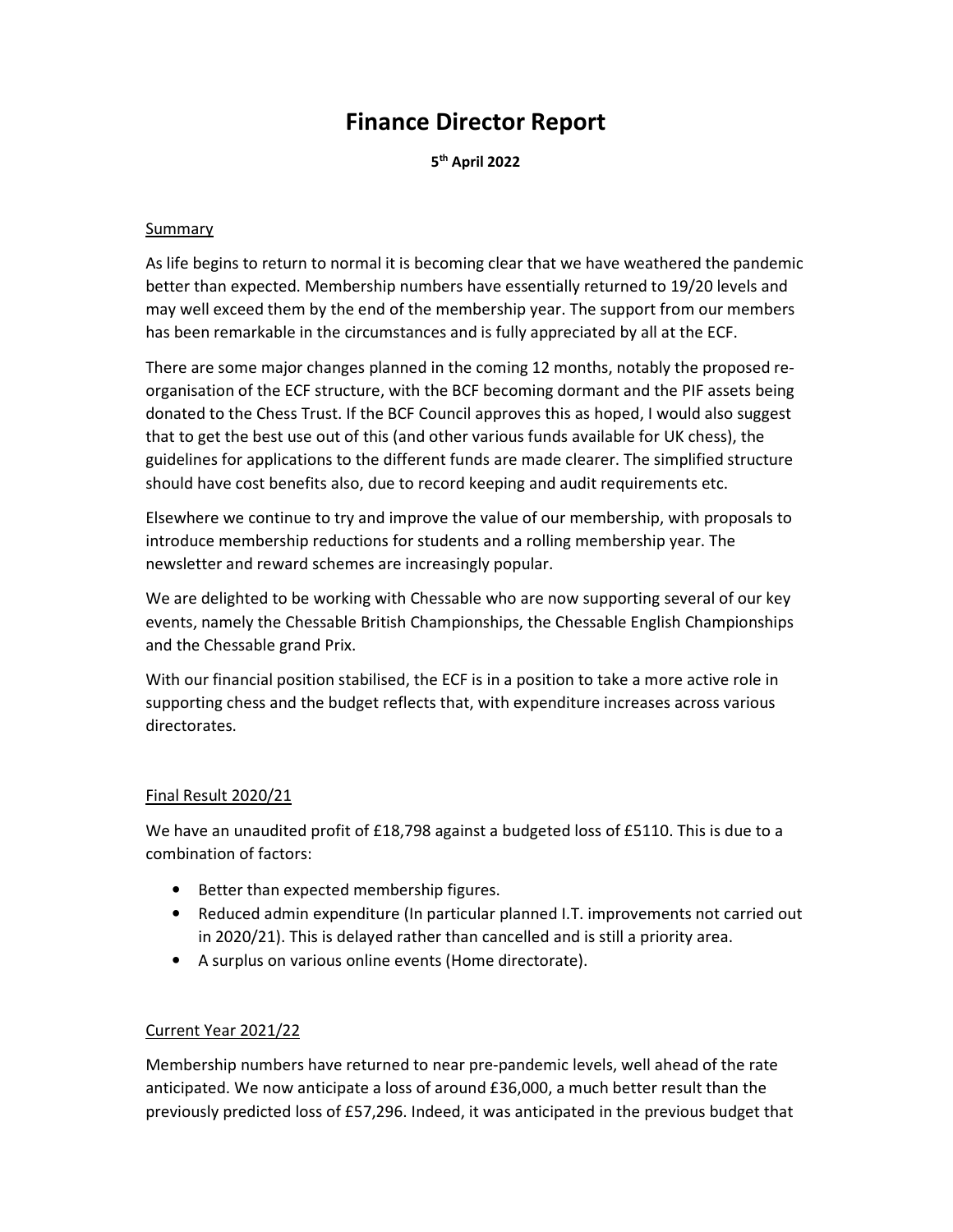we might need to borrow £25,000 from the PIF, but this should now not be necessary and is removed from the revised 2021/22 budget.

- Membership income received is £200,142 (as at  $15<sup>th</sup>$  March 2022), already well in excess of our budgeted £186,765.
- There has of course been less chess than usual played in this period, which is reflected in low game fee income. In addition, we have taken a flexible view in relation to game fee over the pandemic period in order to support clubs through a difficult period.
- Online tournaments have proven popular and are here to stay, even with the return of OTB chess. They are essentially self-funding and provide good engagement with members.
- The long-awaited move to a smaller office has been completed. Whilst retaining an office presence, the new office is a considerable saving rent-wise.
- The ECF now has one full time staff member. Whilst this may appear to be a direct saving, as a result we require more hours from our book-keeper and the assistance of part time/occasional workers for specific tasks (e.g. game fee invoicing) or during busy membership periods. Although the overall cost is therefore not much changed or is even slightly higher, I am confident that our level of service has improved considerably.
- Significant expenditure on updating our IT systems was budgeted for and has not yet taken place. This remains a priority.
- The moving of the Olympiad to India is likely to involve some extra expense and financial adjustments have been made accordingly.
- A large number of digital clocks were sold off, essentially at cost, to the benefit of our members.
- The sale/donation of the ECF library raised several thousand pounds over 2021/22. This was previously held at the office or in storage.

## 2022/23 Budget

The spreadsheet is attached but I give some comments below:

**Membership numbers**: The spreadsheet containing our membership predictions is attached, though it remains hard to make accurate predictions. The Queens Gambit has made chess more popular than ever to a casual audience. Covid is still with us, though it seems reasonable to assume events will now be taking place as normal and the strong current numbers indicate players are prepared to return to the board. The rapid cost of living increases will almost certainly have some effect on chess activity and membership numbers.

In light of the above the membership predictions are essentially based along the lines of this year, and so are fairly conservative. This can be reviewed and adjusted this time next year.